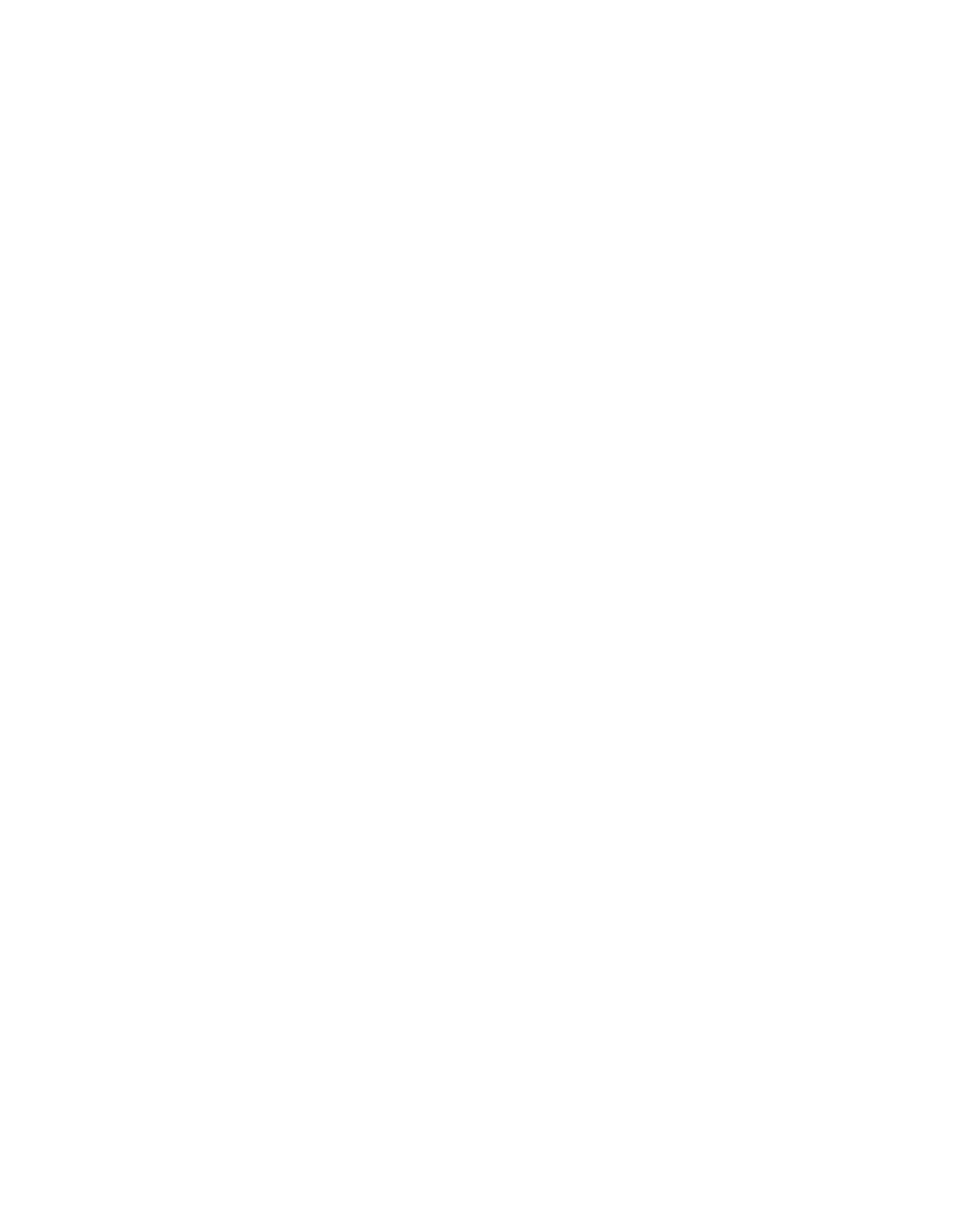#### **Mission of RTC**

To encourage and promote the development of a balanced, efficient and affordable regional transportation system to meet the mobility and accessibility needs of people and goods, within and through this region, and minimize transportation-related air pollution.

#### **RTC Board of Directors**

#### *Ex-officio Members*

#### **Legislative Mandate**

Federal and State laws mandate regional transportation planning and decision making as a pre-requisite for use of Federal and State transportation investment funds. RTC acts as the Metropolitan Planning Organization (MPO) under Federal law [\(Title 23, USC 450\)](http://www.gpo.gov/fdsys/granule/CFR-2004-title23-vol1/CFR-2004-title23-vol1-part450/content-detail.html) and the Regional Transportation Planning Organization (RTPO) under State law (RCW [47.80\)](http://apps.leg.wa.gov/rcw/default.aspx?cite=47.80&full=true). RTC carries out the duties of an MPO and RTPO on an annual basis and ensures compliance with all applicable Federal and State regulations.

#### **Functions**

RTC's 1992 [lnterlocal Agreement](http://www.rtc.wa.gov/agency/docs/RTC-Interlocal19920701.pdf) establishes the organization's responsibilities and select functions are highlighted as follows:

- Maintain a process for developing plans and programs that consider all modes of transportation and is continuing, cooperative, and comprehensive.
- Ensure that interstate transportation issues are coordinated between Washington and Oregon. Develop and adopt [a Regional Transportation Plan](http://www.rtc.wa.gov/programs/rtp/) that is consistent with the comprehensive plans of the counties, cities, and towns within the region and the state transportation plans.
- **Develop a [Transportation Improvement Program](http://www.rtc.wa.gov/programs/tip/) for the area.**
- Provide citizens, affected public agencies, representatives of transportation departments, and other interested parties with a reasonable opportunity for comment on the long range plan.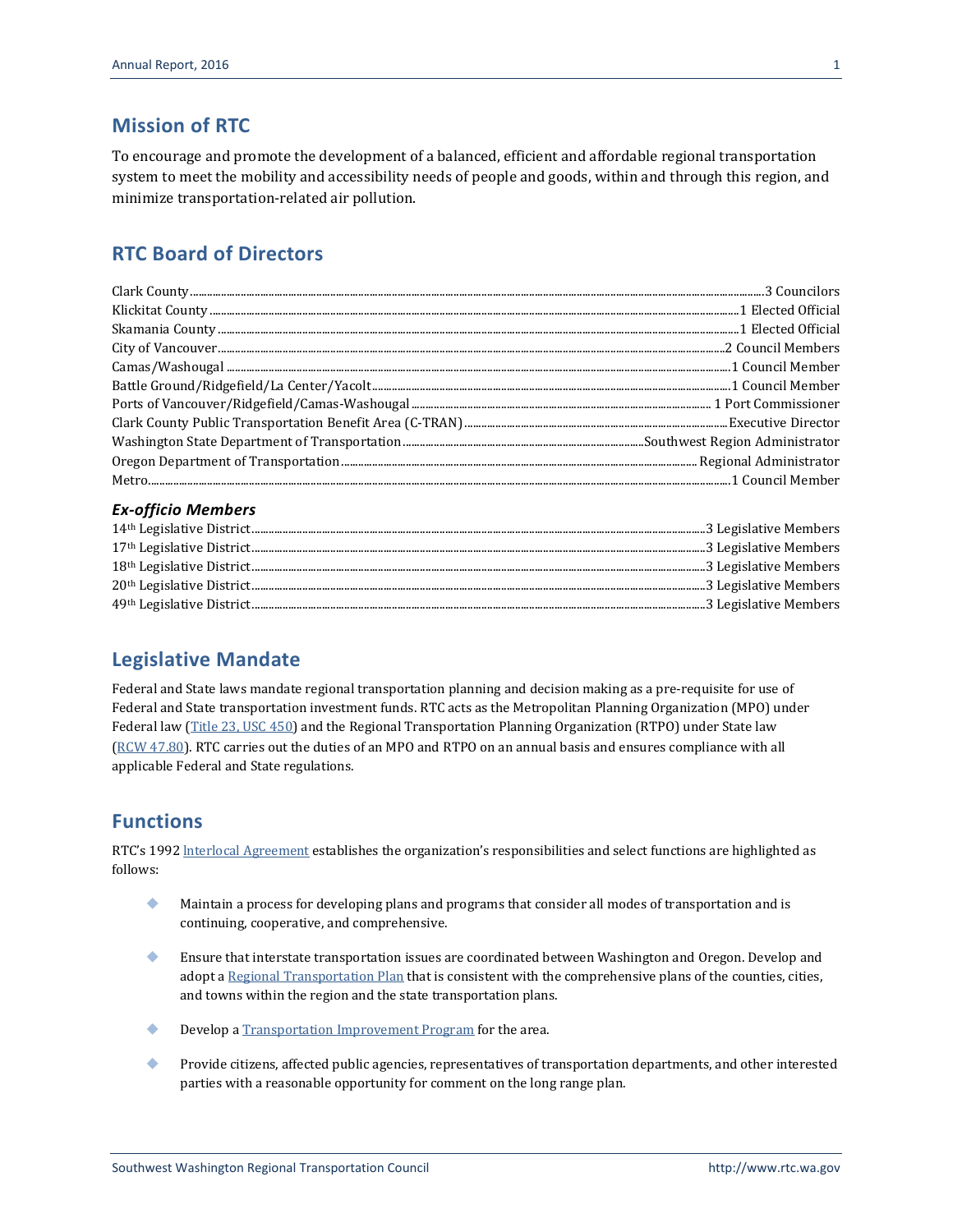RTC prides itself in creating a forum where regional leaders convene to discuss comprehensive plans for investing in and awarding grant funding for strategic improvements to regional transportation infrastructure. Working across three counties, RTC is immersed in these conversations. 2016 marked another significant year for investing in streets, transit and multi-modal projects and for laying the groundwork for those to come. Working together as a region offers our best chance for success in meeting our future transportation needs.

# **Regional Growth Management Planning & Corridor Conditions**

Planning for growth is a cornerstone of RTC's work and 2016 was no exception.

One component of RTC's state mandated role is to participate in Growth Management Act (GMA) planning discussions with member jurisdictions. This past year most member agencies in Clark County were engaged in GMA related planning, and RTC provided technical support in connection with the Act. Forecasts project that by 2035 Clark County population may increase by 28%, growing to over

577,000 persons, and employment could grow by 58%, to over 230,000 jobs.

These regional GMA efforts culminated in adoption of a new countywide growth plan and most local agencies also completed modest updates to the policy and capital facility plan



elements. The RTC Board of Directors was able to review, discuss, and certify each of these plans, setting the framework for a future round of planning and investment in transportation infrastructure across the county.

Beyond growth planning, RTC takes a prominent role in collecting and monitoring regional transportation conditions and reporting those annually as part of the agency'[s Congestion Management Process](http://rtc.wa.gov/programs/cmp/) monitoring report. This year's report took a deeper look at the major interstate corridors, and found that conditions on these corridors have significantly deteriorated in the last five years, notably I-5 and I-205, concurrent with the rebound in the economy. To no surprise, the report found that the two principal interstate corridors serving the four-county Vancouver-Portland metropolitan region were both the most highly traveled (I-205) and most acutely congested (I-5) within the bi-state area.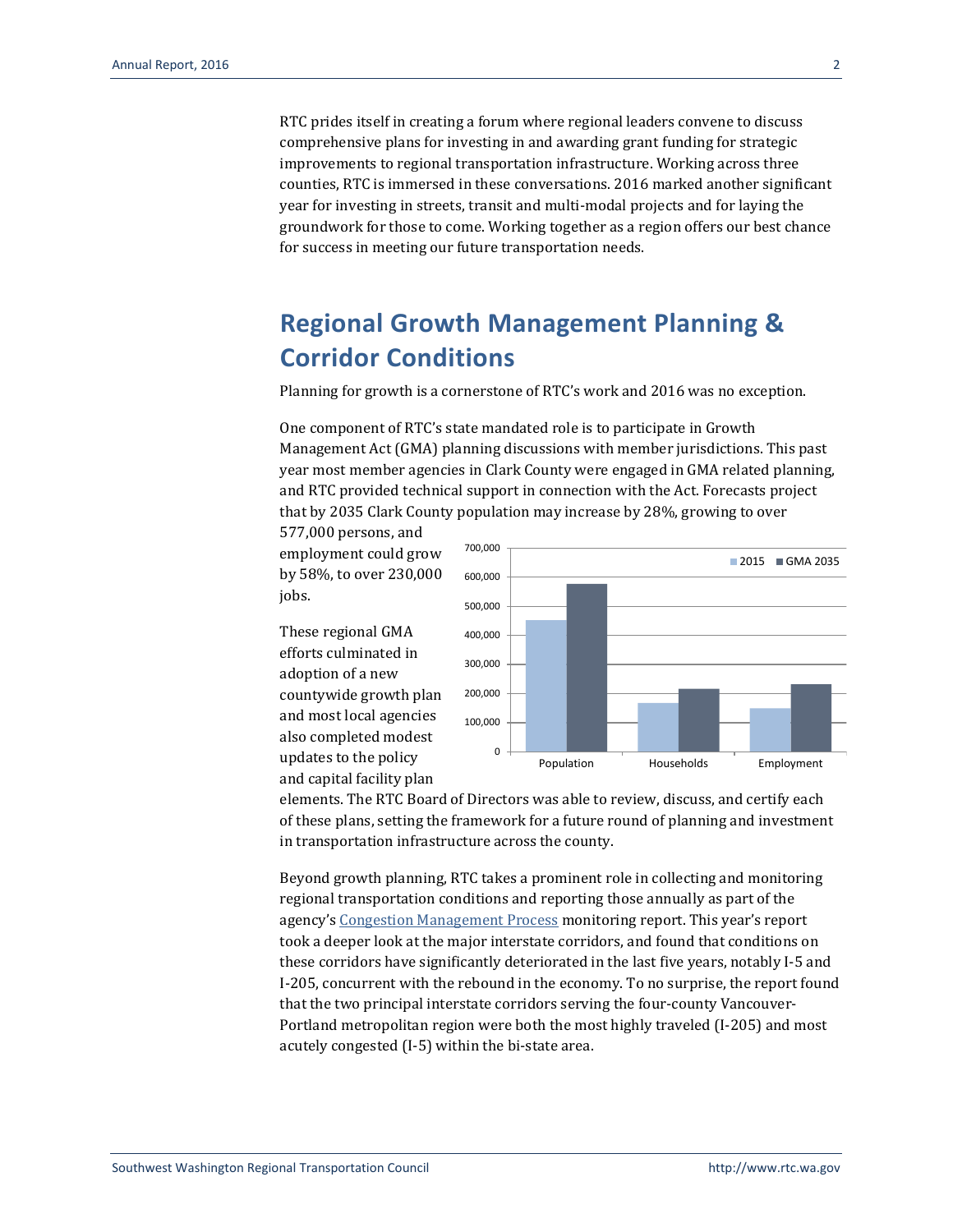In response to this report, various regional agencies have initiated activities designed to assess near term opportunities for system operations or service enhancements. RTC has partnered with C-TRAN and WSDOT in the assessment of shoulder running bus



operations as part of th[e Bus on Shoulder Feasibility Study,](http://www.rtc.wa.gov/news/feature/?id=160412) and WSDOT has initiated a comprehensive planning review of on-ramp meters to assess viability for near-term implementation. These efforts, combined with the RTC Board of Directors approval of additional grant funds for I-5 corridor specific operations study (programmed for 2020), begin to provide short-term study and actions, providing system enhancements along these important regional commute corridors.

Convening pro-active conversations with member agencies about needed transportation infrastructure investments and exploring future trends and issues that will shape our region's growth and mobility patterns is the ongoing work of RTC.

#### **Key 2016 Results**

The remainder of the report highlights major 2016 Work Program accomplishments, each of which support regional progress towards investing and building the systems and infrastructure needed to handle future population growth and to sustain a vibrant and resilient economy. The results are reported by line of business as follows:

- **1.** Grant and Project Funding;
- **2.** Regional Planning;
- **3.** Technical Services;
- **4.** Regional Partnerships and Collaboration; and
- **5.** MPO Administration.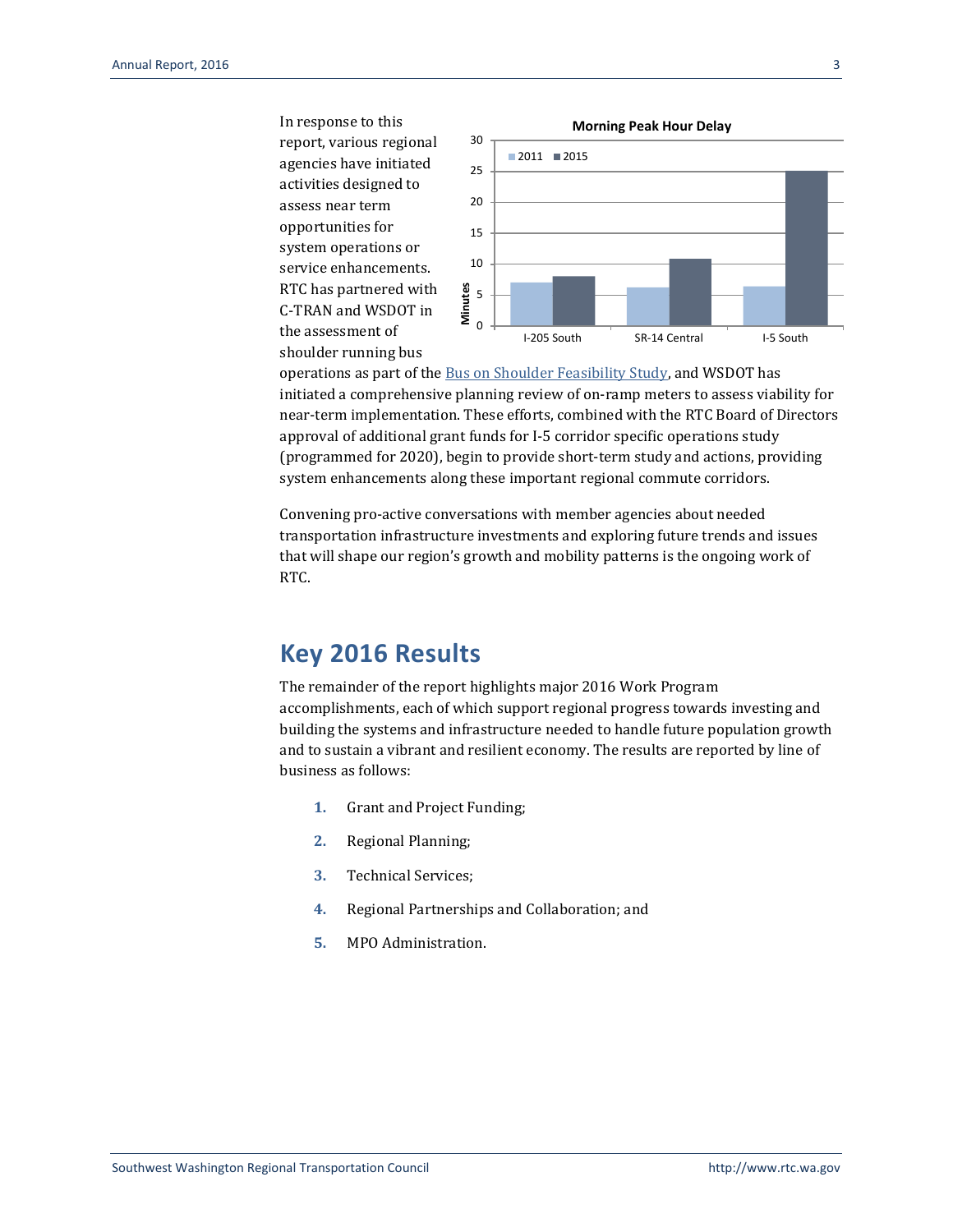# Grant and Project Funding

## **Transportation Programming Guidebook**

Th[e Transportation Programming Guidebook](http://www.rtc.wa.gov/programs/tip/docs/ProgrammingGuidebook.pdf) was adopted by the RTC Board of Directors at their June 2016 meeting. The Guidebook brings the overall regional transportation Improvement Program and regional grant process and procedures into one document. The Guidebook is used as a programming resource document to assist local agencies in the development of regional grants and projects.

# **Grant Project Awards**

RTC administers the largest annual seed investment grant fund in Clark County. On average, the investment fund awards approximately \$9-10 million in competitive grants for regional roadway improvements each year. In 2016, the RTC Board of [Directors](http://www.rtc.wa.gov/agency/board/) awarded eleven grants, investing \$8.8 million in ten projects.

Over the past ten years, RTC has awarded over \$110 million in grants. It is believed these seed investment dollars are further leveraged, creating a multiplier effect of hundreds of millions in regional street investments being catalyzed by the RTC investment fund over the past decade.

| Rank           | Agency              | Project                                                                        | Phase     | <b>Score</b> | Award       | <b>Total</b> |
|----------------|---------------------|--------------------------------------------------------------------------------|-----------|--------------|-------------|--------------|
|                | <b>RTC</b>          | Urban Freeway Operations Study                                                 | PE        | n/a          | \$150,000   | \$173,410    |
|                | <b>RTC</b>          | UPWP & CMP                                                                     | PE        | n/a          | \$340,000   | \$393,064    |
|                | <b>RTC</b>          | VAST/TSMO Coordination                                                         | PE        | n/a          | \$325,000   | \$375,723    |
| $\overline{4}$ | <b>Clark County</b> | NE 119 <sup>th</sup> St. East, 87 <sup>th</sup> Ave. to 112 <sup>th</sup> Ave. | <b>CN</b> | 79           | \$3,100,000 | \$8,377,000  |
|                | Vancouver           | NE 137 <sup>th</sup> Ave., 49 <sup>th</sup> St. to Fourth Plain                | <b>RW</b> | 73           | \$950,000   | \$5,400,000  |
|                |                     |                                                                                |           |              | \$4,865,000 | \$14,719,197 |

#### *Proposed STP-Urban Projects*

#### *Proposed STP-Rural Projects*

| Rank | Agency              | <b>Project</b>                  | <b>Phase</b> | <b>Score</b> | Award       | <b>Total</b> |
|------|---------------------|---------------------------------|--------------|--------------|-------------|--------------|
|      | RTC                 | <b>UPWP &amp; CMP</b>           | PE           | n/a          | \$60,000    | \$69,364     |
|      | <b>Clark County</b> | NE Blair Rd., SR-500 to MP 2.47 | <b>CN</b>    | 64           | \$1,000,000 | \$2,050,000  |
|      |                     |                                 | \$1,060,000  | \$2,119,364  |             |              |

#### *Proposed CMAQ Projects*

| Rank | Agency              | <b>Project</b>                        | <b>Phase</b> | <b>Score</b> | Award       | <b>Total</b> |
|------|---------------------|---------------------------------------|--------------|--------------|-------------|--------------|
|      | Multi-Agency        | <b>Small Cities ATMS</b>              | PE           | n/a          | \$276,000   | \$371,400    |
|      | <b>Clark County</b> | STEVE 2                               | PE/CN        | 82           | \$342,000   | \$460,000    |
| 3    | WSDOT               | Centralized Signal System Enhancement | PE/CN        | 82           | \$335,000   | \$450,000    |
| 4    | C-TRAN              | <b>Hybrid Buses</b>                   | All          | 80           | \$1,925,000 | \$3,624,250  |
|      |                     |                                       |              | \$2,878,000  | \$4,904,650 |              |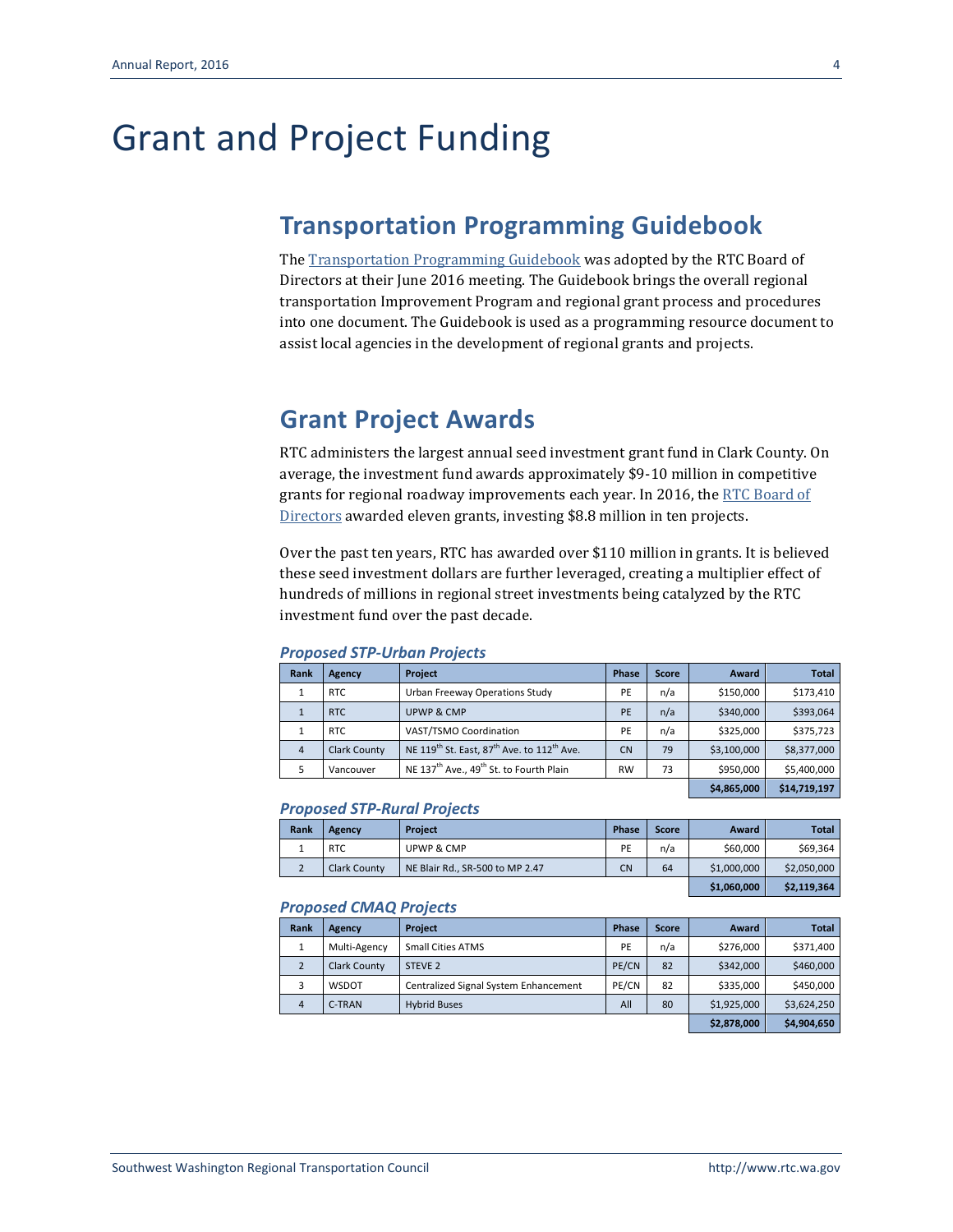# **Regional Projects Moving Forward**

Through federal fiscal year 2016, local agencies obligated \$8.3 million in regional federal funds. Regional obligation policies were revised in 2016 to actively manage obligation levels within federal allocation levels. Although this resulted in lower obligation levels, the region continues to significantly exceed required statewide obligation targets.

Funds were obligated for the following regionally selected projects in 2016:

- ◆ Signal Timing, Evaluation, Verification (STEVE), Clark County
- Working to Refine IntelliGent Highway Transportation (WRIGHT), Clark County
- ◆ Highway 99 Pedestrian/Bicycle Improvement, Clark County
- Clark County Transportation Demand, Vancouver
- Vancouver Urban ITS Device Infill, WSDOT
- Main St.-Columbia St. Traffic Signal Integration, Vancouver
- Bus on Shoulder Feasibility Study, RTC
- ◆ BRT Corridor Fort Vancouver/McLoughlin, Vancouver
- Vancouver Urban ITS Device Infill, WSDOT
- NE 18th Street, Four Seasons to 136th Avenue, Vancouver

#### *Obligation by Calendar Year*



RTC staff also administered sixteen [amendments](http://www.rtc.wa.gov/programs/tip/amendments/) to the 2016-2019 [Transportation](http://www.rtc.wa.gov/programs/tip/)  [Improvement Program](http://www.rtc.wa.gov/programs/tip/) to ensure regional projects had timely access to awarded grant funds.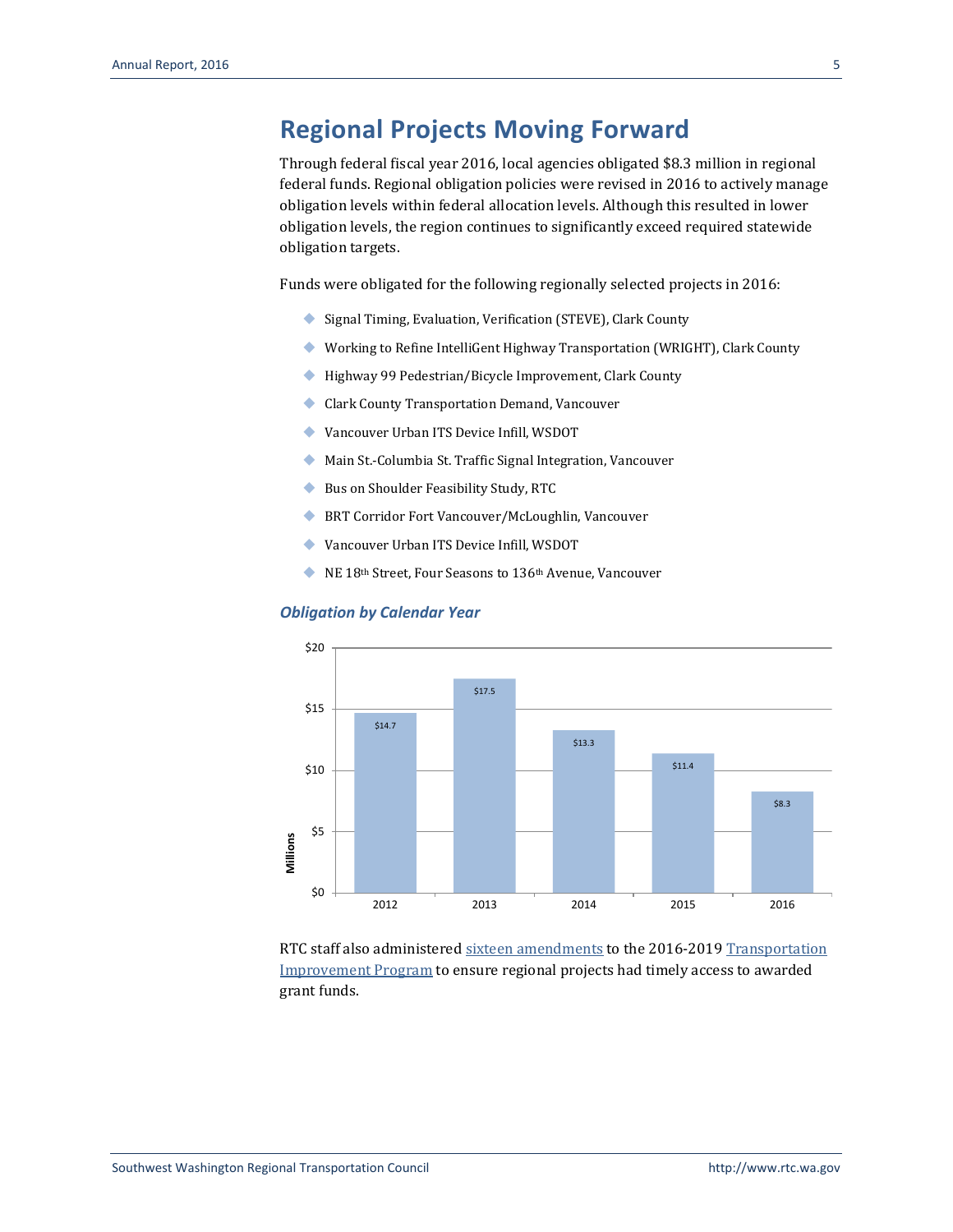#### **2017-2020 Transportation Improvement Program**

Th[e RTC Board of Directors](http://www.rtc.wa.gov/agency/board/) adopted the 2017-2020 [Transportation Improvement Program](http://www.rtc.wa.gov/programs/tip/) in October 2016 and programmed \$219.3 million in funds for regional transportation investment over the next four years. Of which, \$96.3 million are federal funds.

#### **Project Showcases**

Shortly after regionally selected projects are completed, local agencies are required to prepare a one-page project showcase. Project



Showcases are intended to be a regional reporting tool. The following Project Showcases were brought to the RTC Board of Directors in 2016:

- ◆ Clark County Hazel Dell-Felida Traffic Signal Optimization
- Clark County Barberton Traffic Signal Optimization
- WSDOT SR-503 Traveler Information, NE 119th St. to SR-502
- WSDOT SR-14 Traveler Information, SE 164th Ave. to NW 6th Ave.
- Clark County Salmon Creek Ave. Pathway
- Camas NW 38th Ave., SE Armstrong Rd. to NW Parker St.
- C-TRAN Hybrid Buses



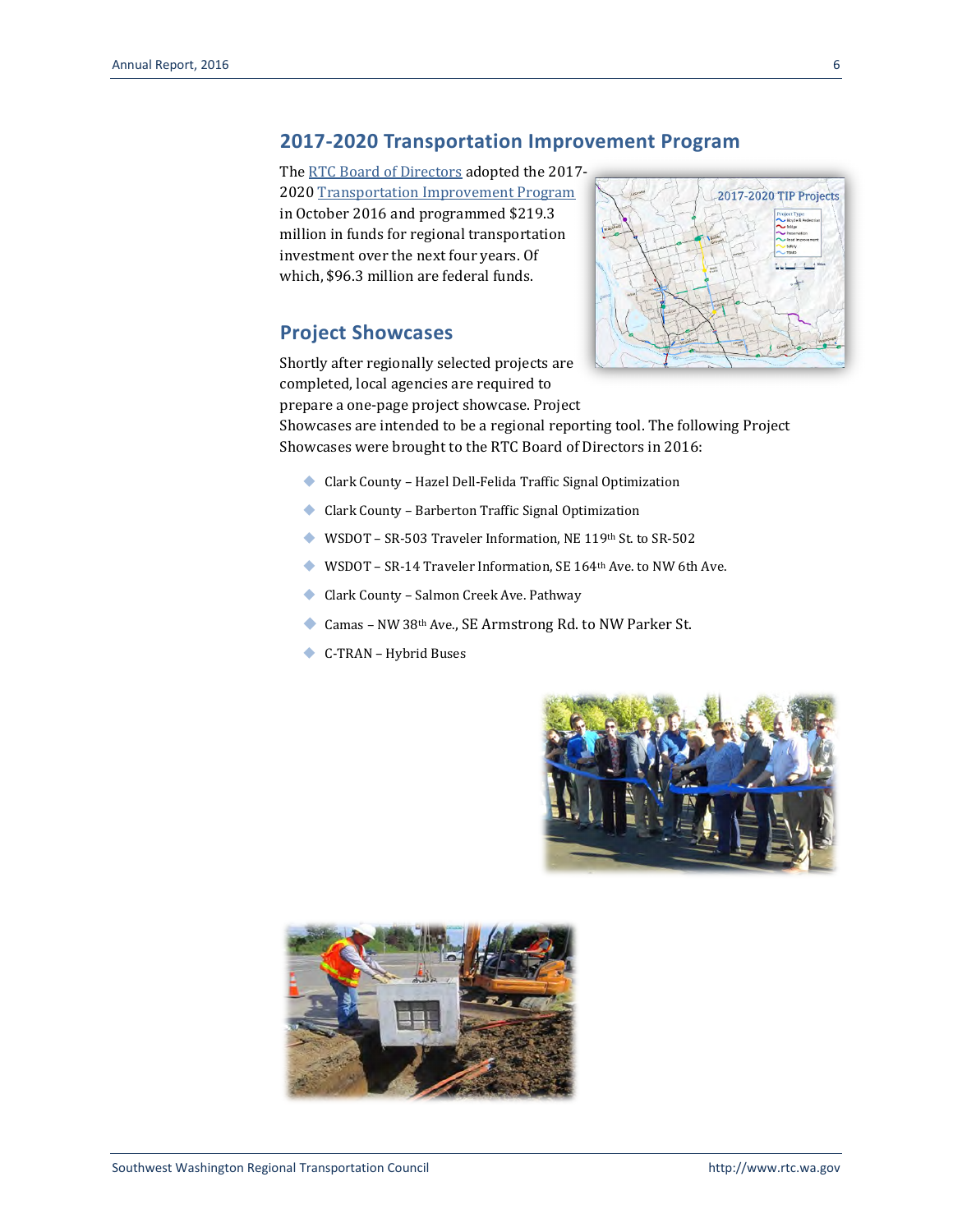# Regional Planning

Regional transportation planning is a primary responsibility of RTC. Multiple longrange plans were developed within the RTC region through 2016 and are highlighted as follows. Each plan is designed to identify needs and smart investments to keep the region's regional transportation system safe, accessible to all populations, and moving to support economic growth.

#### **Congestion Management Process**

Annual evaluation o[f traffic and congestion conditions](http://www.rtc.wa.gov/programs/cmp/) within Clark County was completed in June 2016. As part of this effort, RTC produces an annual summary report that enhanced bi-state indicators. The 2015 report was reformatted to include a side dashboard that provided a quick summary of data changes.

Clark County data confirm that the region's 2015 traffic exceeds pre-recession travel levels. Region-wide traffic congestion has been on the rise for the past five years, and has resulted in an increase in both morning and evening peak hour delay. Morning peak hour delay has significantly increased across the Columbia River bridges, with the I-5 corridor experiencing a 291% increase in morning delay over the past five years. The [2015 CMP Summary Report](http://rtc.wa.gov/reports/cmp/CMsum15.pdf) is available for download.

### **Vancouver Area Smart Trek (VAST)**



**Congestion Management Process 2015 Monitoring Report** 

> RTC worked closely with the [VAST](http://www.rtc.wa.gov/programs/vast/) agency partners to identify projects and develop funding applications for the partner agencies. Federal funds totaling \$1.9 million were programmed through the VAST process in 2016 including projects for signal optimization, traveler information, expanded transit signal priority, common software platforms, and program oversight projects. Implementation of transit and travel time data feeds into the multi-agenc[y PORTAL data-warehouse](http://www.rtc.wa.gov/programs/vast/portal/) system will augment the region's ability to research and plan the next wave of system investments with a robust multimodal transportation archive. VAST partners have continued work to prepare for "connected" and smart vehicle technologies and future-proof the transportation system by investing in high powered signal controllers that can process large amounts of data and communicate with vehicles and other roadside devices.

> RTC led the development of an expanded multiagency transportation partnership by building upon the joint central signal system project programmed last year between WSDOT and Clark County. The new project would add Battle Ground, Camas, and Washougal signals into the central signal system with the County and WSDOT, and will allow data sharing, better traffic flow, and shared management of corridors along multiple jurisdictions.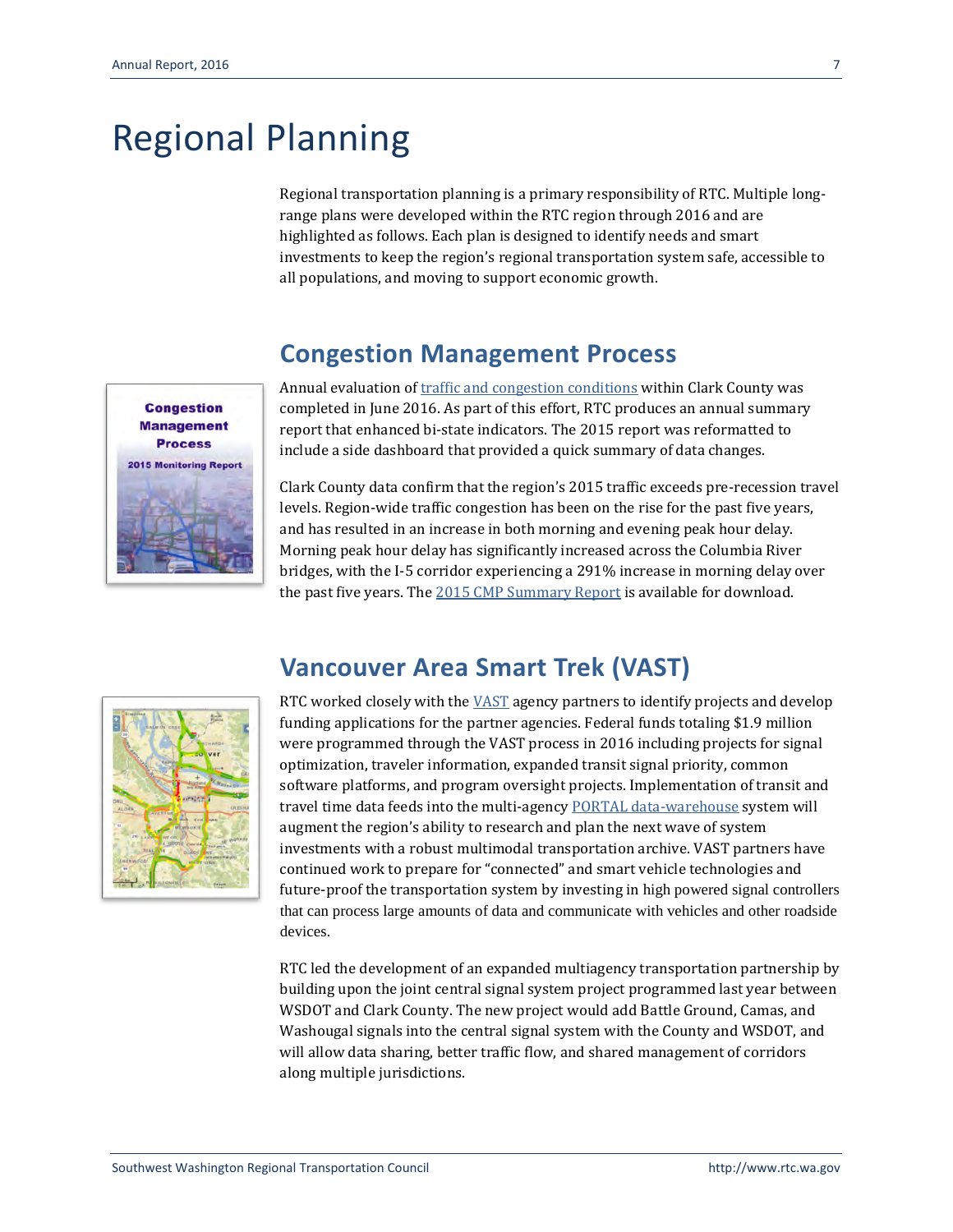Working together, the VAST program is staging the RTC region to utilize advanced signal and data technologies and increase the efficiency and operating capacity of the regional transportations system.

VAST agencies completed an update to the Transportation Systems Management and Operations (TSMO) Plan, first developed in 2011. The TSMO Plan guides the implementation of operational strategies and supports Intelligent Transportation Systems (ITS) technologies. The TSMO Plan notes that, like any transportation infrastructure, communications networks, controllers, cameras, and other roadside devices need to be maintained and replaced. The plan calls for developing a systematic approach and sustained funding strategies to ensure asset replacement and continued long term operation of the system.

The Regional ITS Communications Plan was also updated this year. The updated plan describes the existing fiber communications networks (of Clark County, the City of Vancouver, and WSDOT), identifies gaps in the network and other system needs, and develops a cohesive set of regional strategies to maintain and improve the network, as well as identify future communications needs. The linking of the operations and communications plans, through VAST, ensures that the non-capital component of the regional transportation system is coordinated to manage the system most effectively without adding new roadway capacity.

#### **Growth Management Planning**

Under Washington State's Growth Management Act (GMA), RTC is responsible for certifying the transportation element of local comprehensive plans and any update to these plans. With updates to many local plans due in 2016, RTC worked with local jurisdictions to review and clarify RTC's certification process. In March 2016, the RTC Board of Directors adopted a Guide to RTC's Certification Process and accompanying Checklist to help jurisdictions and RTC fulfill certification requirements.

The GMA-required certification process has RTC review the transportation element within local comprehensive plans to assure conformance with the state's GMA, consistency with the [Regional Transportation Plan](http://www.rtc.wa.gov/programs/rtp/clark/) and meets the requirements of Washington State's Level of Service Bill. In November 2016, the RTC Board of Directors completed RTC's certification of updated plans from Clark County and the cities of Camas, Washougal, Battle Ground, Ridgefield, and La Center.

Local Jurisdictions: Submit consistency and certification report form to RTC

RTAC: Review of certification issues

RTC Board: Adopt certification resolution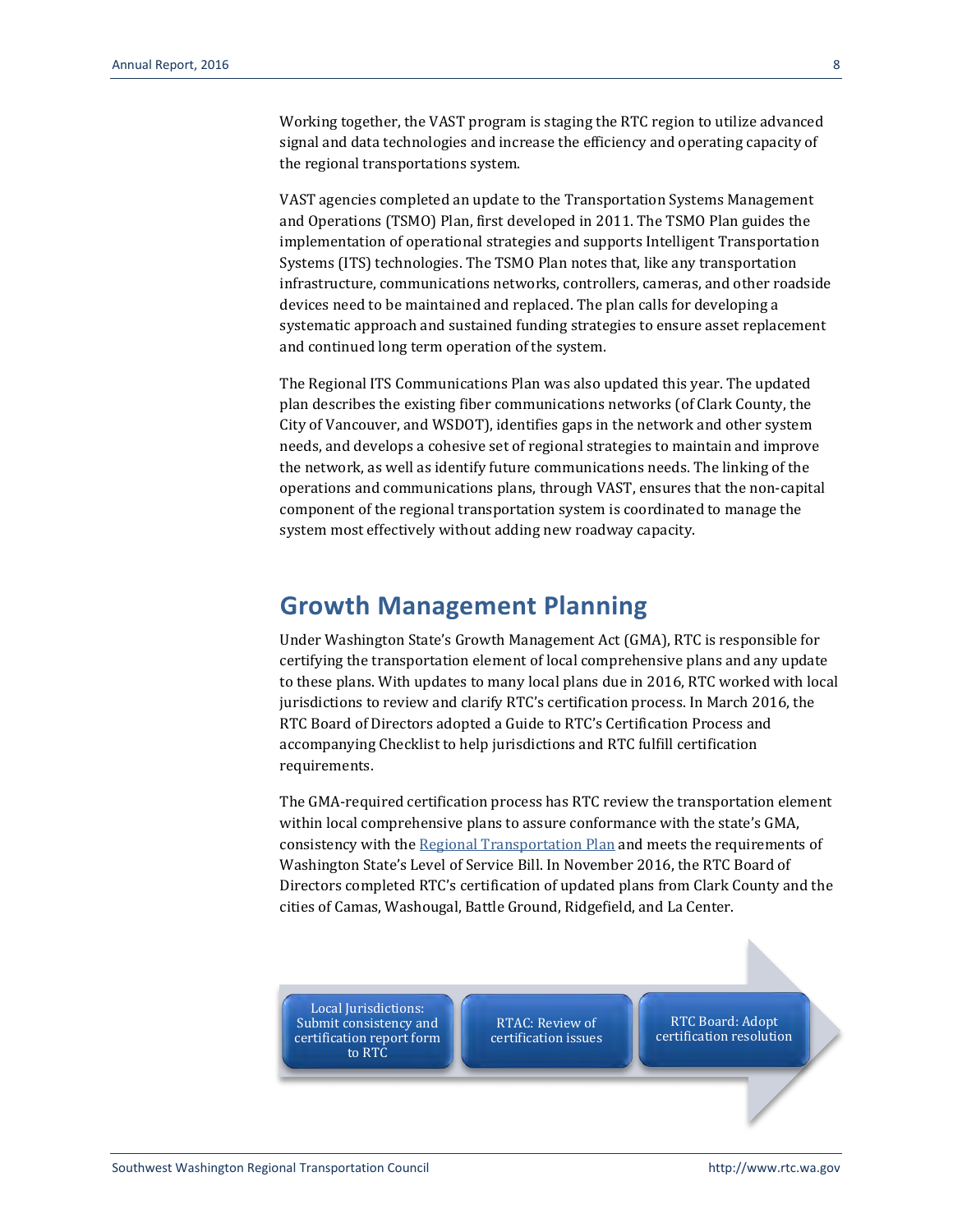#### **Performance Based Planning**

The federal transportation act[, MAP-21](http://www.fmcsa.dot.gov/about/what-we-do/MAP-21/Map21.aspx) (2012), instituted performance driven transportation planning and decision making, and these provisions are carried into the current federal transportation act, the  $FAST Act (2015)$ . Transportation</u> Performance Management is a strategic approach that uses system information to make investment and policy decisions to achieve national performance goals. It is systematically applied as part of a regular ongoing transportation planning process. In 2016, RTC reviewed USDOT proposed and final rulemakings on how to implement the performance provisions. RTC staff has collaborated with WSDOT as members of statewide committees and working groups, has attended peer exchange sessions, and has collaborated with bi-state partners in preparation for full implementation of the new federal transportation rules.

#### **Focused Planning Studies**

RTC has partnered with member agencies to provide project management services for focused planning studies within the RTC region.

#### **Bus on Shoulder Feasibility Study**

RTC has partnered with C-TRAN and WSDOT to assess shoulder running bus operations as part of a regional and bi-stat[e Bus on Shoulder Feasibility Study.](http://rtc.wa.gov/news/feature/?id=160412) The study is designed to assess the potential implementation of shoulder running bus service as a low-cost and practical solution to enhance transit service and reliability on the region's congested commute corridors. Study findings and recommendations are expected in spring 2017.

# **Bingen / White Salmon Circulation Study**

Within the Columbia Gorge region, RTC has partnered with WSDOT to provide project management services in support of a community circulation study within the Bingen and White Salmon communities. The study is designed to evaluate traffic circulation and port access needs along and adjacent to SR-14. The study findings will help to inform implementation of [a Connecting Washington](http://www.wsdot.wa.gov/Projects/Funding/CWA/) funded Bingen Overpass project, in addition to providing valuable insights into future community circulation needs. Study will be completed in 2017.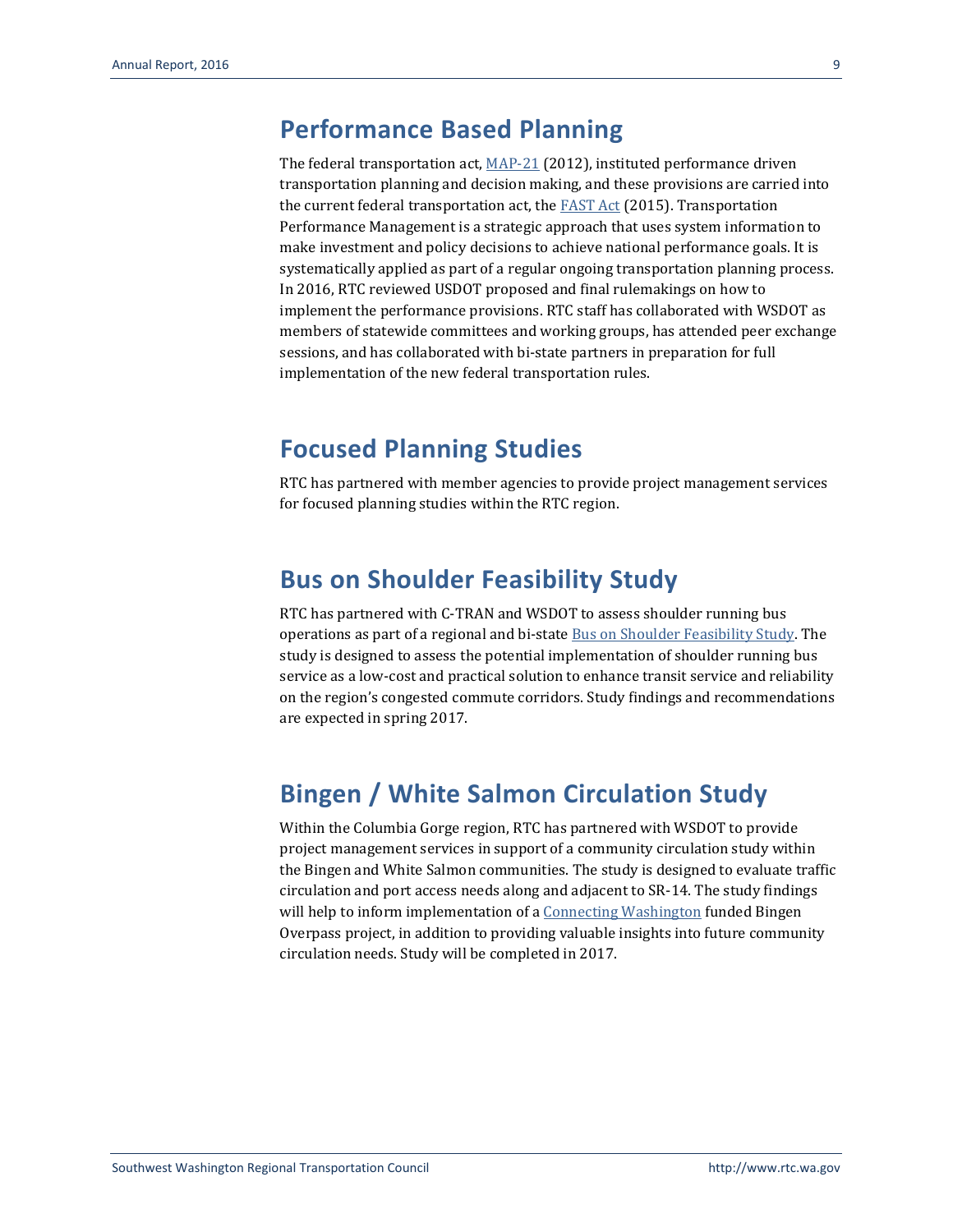# Technical Services



#### **Growth and Demographic Forecasting**

RTC staff continued to provide technical services and analysis to member agencies in conjunction with the [Clark County 2016 Comprehensive Plan Update](http://www.clark.wa.gov/Planning/2016update/index.html) process. A 2040 land use forecast and transportation analysis zone allocation was initiated after the adoption of local jurisdiction comprehensive plans to support RTP development for both RTC and Portland Metro. Demographics for RTC's [Limited](http://www.rtc.wa.gov/info/title6/)  [English Proficiency and Title VI plans](http://www.rtc.wa.gov/info/title6/) were updated using the most current data available from the US Census Bureau.

### **Traffic Counting and Data**

RTC collects, stores, and makes available to all member agencies and the public [historical traffic count records.](http://www.rtc.wa.gov/data/traffic/) The count database was expanded in 2016 to add an additional 31 new traffic count locations to the database. Through the  $VAST$ </u> partnership efforts, additional software enhancements are now underway which will result in live traffic count feeds into the database structure.

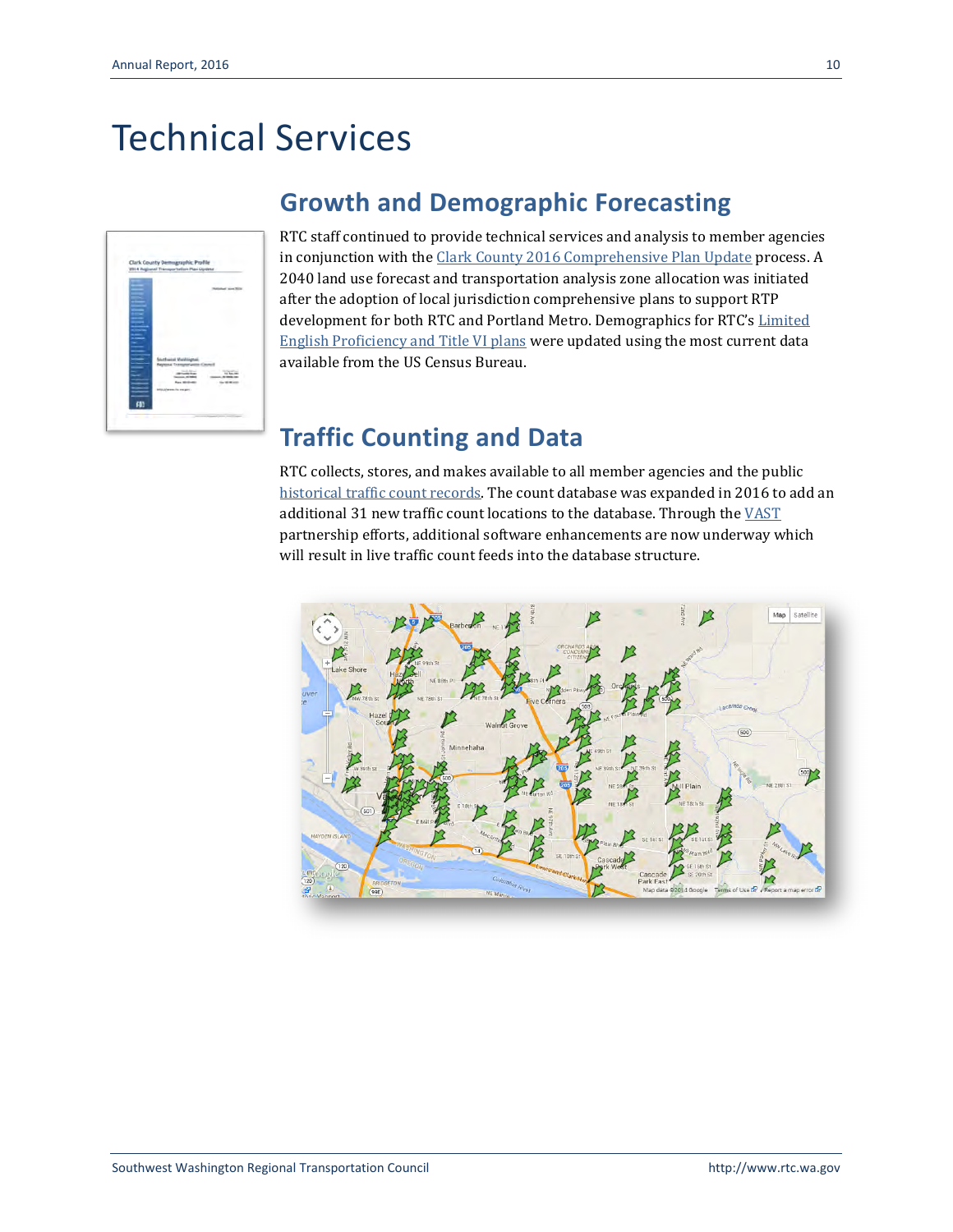#### **Regional Traffic Modeling**

RTC provided future travel forecast modeling in support of the County Comprehensive Plan Update process; including a new 2035 land use forecast and allocation, and new 2035 model transportation networks, based on changes to updated local transportation Capital Facilities Plans. RTC staff continued to participate in a statewide expert panel in support of WSDOT's efforts to develop a statewide transportation modeling tool as well as training in the application of new

regional travel forecasting tools that are currently under development. Additionally, RTC provided a workshop on regional transportation forecast modeling for member agencies and local consultants.



#### **Project Traffic Modeling**

RTC provided travel model forecasts for internal and external transportation studies and projects, including support for the following studies:

- ◆ City of Battle Ground Rasmussen Boulevard Extension
- City of Washougal Subarea Modeling for Proposed Zoning Changes in the northwest and northeast urban growth area
- ◆ Clark County NE 119<sup>th</sup> Street

# **Fee-for-Service**

RTC provides technical data and modeling services to private business on a pay-forservice basis. During 2016, RTC processed twenty-eight data requests and billed private vendors for direct hours of service, creating a net revenue stream to RTC.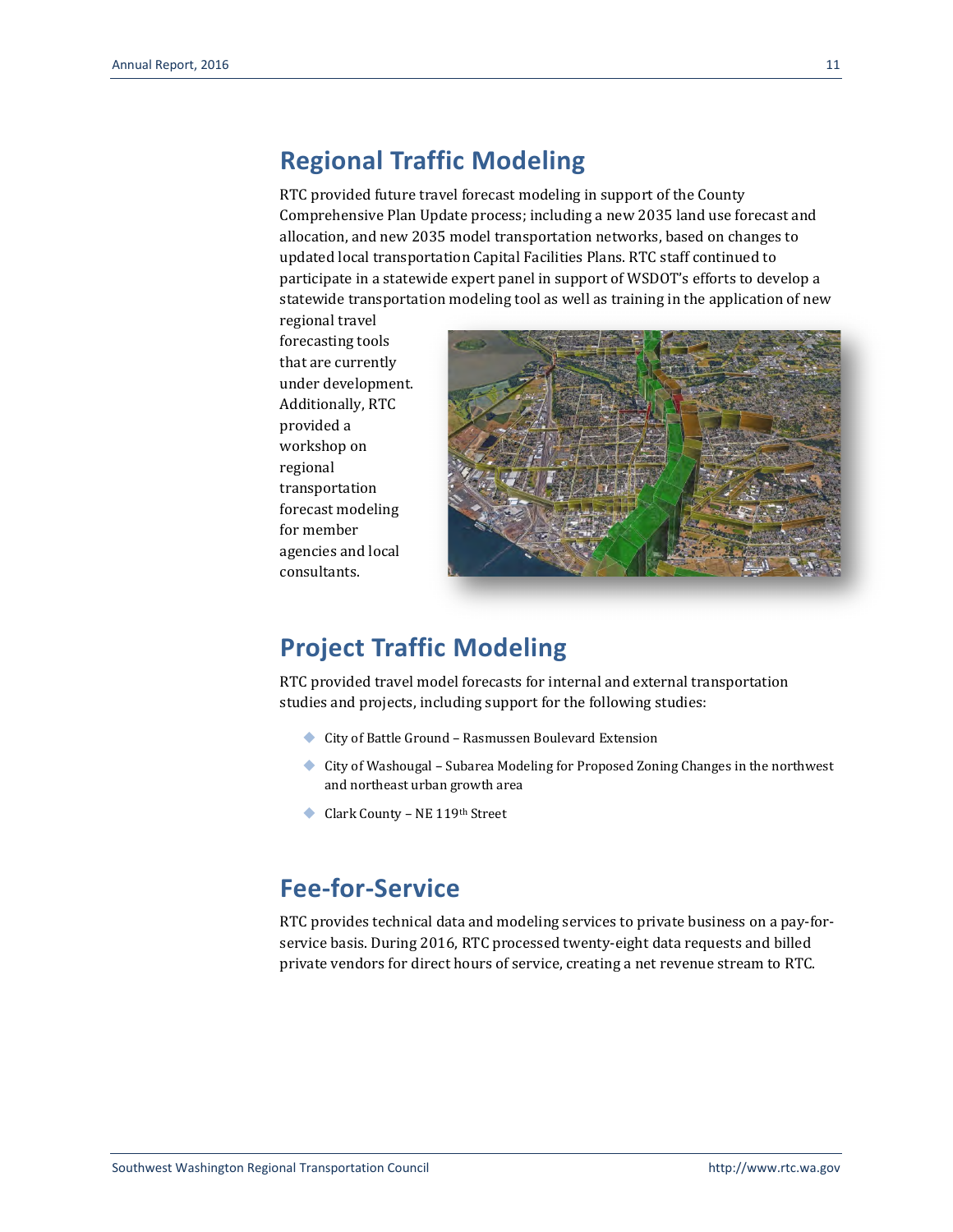# Regional Partnerships and Collaboration

#### **Agency Outreach**

Over the past year, RTC continued to solidify existing, and build new, relationships with external stakeholders and member agencies. The agency spent considerable time and attention to the growing conversations in the Columbia Gorge region regarding transportation planning for bi-state traffic circulation and growth induced needs within th[e Columbia River Gorge National](http://www.fs.usda.gov/crgnsa) Scenic Area. RTC was an active participant in the partnership planning with th[e Mid-Columbia Economic](http://www.mcedd.org/)  [Development District](http://www.mcedd.org/) and th[e Columbia River Gorge Commission](http://www.gorgecommission.org/) as they sought updates to transportation policy and plans affecting Columbia Gorge communities. Staff also outreached with the recently formed One [Gorge](http://onegorge.org/) advocacy efforts.

Within Clark County, RTC continued to mature its partnership wit[h Identity Clark](http://www.iccbusiness.org/)  [County](http://www.iccbusiness.org/) in development of the freight advocacy group, Southwest Freight and Commerce Task Force (SW-FACT) and RTC provided direct consultation services to select members for grant applications which are in development for key regional projects. Lastly, RTC technical staff spent considerable time in partnership with member agencies, providing consulting services for regional traffic studies and also provided training for member agency staff in regards to regional traffic modeling and planning services.

# **Regional Initiatives**

As part of RTC's [VAST](http://www.rtc.wa.gov/programs/vast/) Program, RTC and member agencies have established an ongoing partnership with [Portland State University](http://www.pdx.edu/) and Portland area transportation agencies to maintain and improve the data archive hosted by the ITS Lab at PSU known as Portal. The archive contains, in a single location, historical and real-time transportation data from agencies in the Vancouver-Portland region.





This ongoing bi-state regional initiative continues to broaden its scope of data collection and reporting. Added this past year are new transit, arterial, and freight systems data feeds. As a contributing member, RTC helps to guide the design and growth of this database, ensuring that the value and integrity of this system creates value for member agencies planning and evaluation of system performance outcomes and future needs.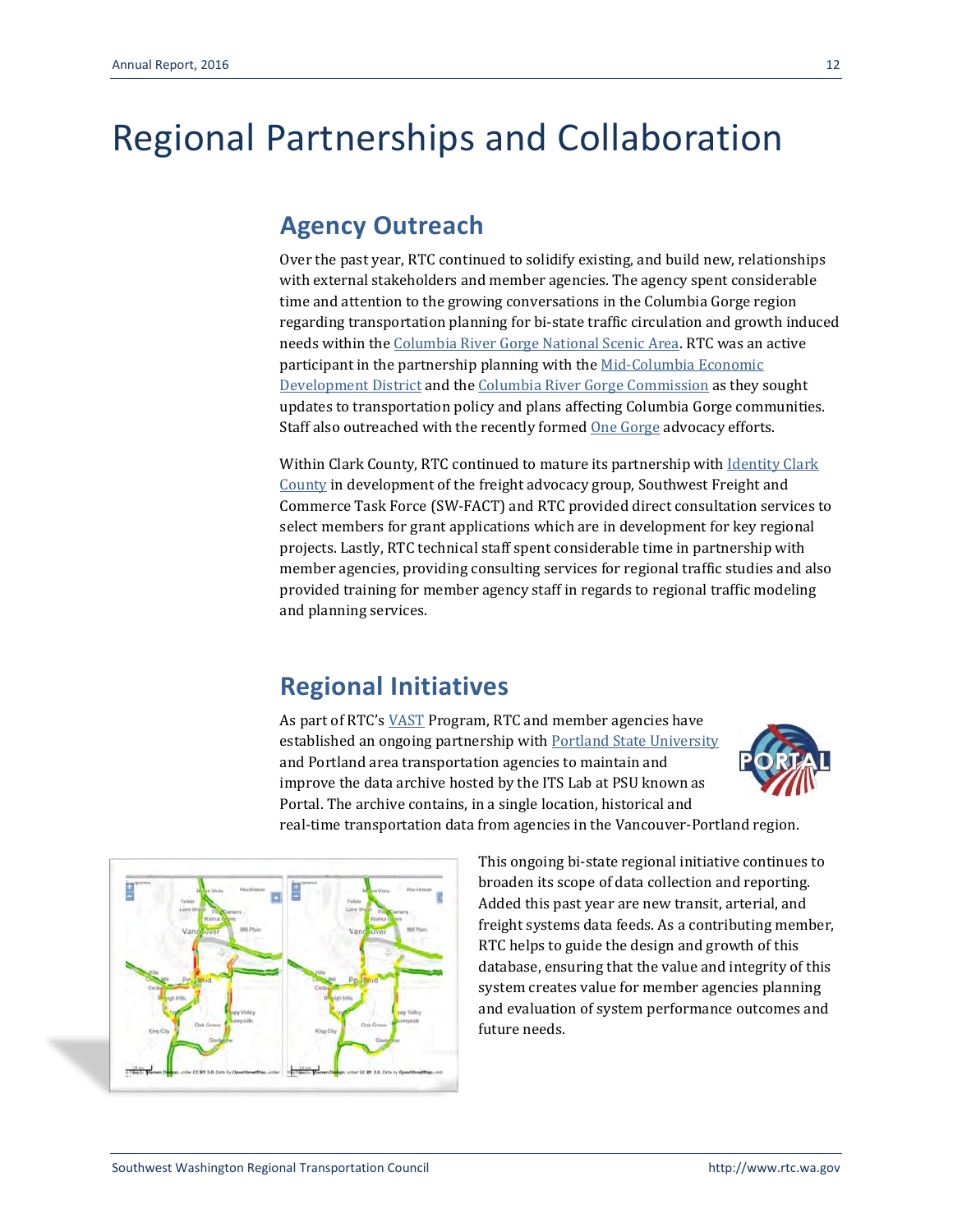# MPO Program Administration



# **Federal and State Program Compliance**

RTC remained fully compliant with federal laws governing MPO business through 2016. RTC's FY 201[7 Unified Planning Work Program](http://www.rtc.wa.gov/programs/upwp/) was approved by the Federal Highway Administration and Federal Transit Administration on June 27, 2016. After public outreach efforts, minor updates to RTC's [Public Participation Plan,](http://www.rtc.wa.gov/agency/participation/) [Title VI,](http://www.rtc.wa.gov/info/title6/)  [and Limited English Proficiency Plans](http://www.rtc.wa.gov/info/title6/) were approved in November 2016. Plans now reference the current federal transportation act, the FAST Act, maps and data were updated using the 2014 American Community Survey, and an added section in the Public Participation Plan describes C-TRAN's Program of Projects and linkage between it and RTC's Transportation Improvement Program.

## **General Administration**

RTC continues to achieve high marks from the Washington State Auditor for financial accounting and reporting, and RTC's annual audit was completed with no recommendations for improvement. Multiple Service Agreements were established with member agencies to provide project management services for important regional studies. RTC took significant strides to align the organization with existing administrative regulations, and the RTC Board of Directors ratified and updated Procurement Policy to ensure that those firms seeking to do business with RTC can do so with the knowledge that policies and procedures are in place to ensure fair and open competition for work.